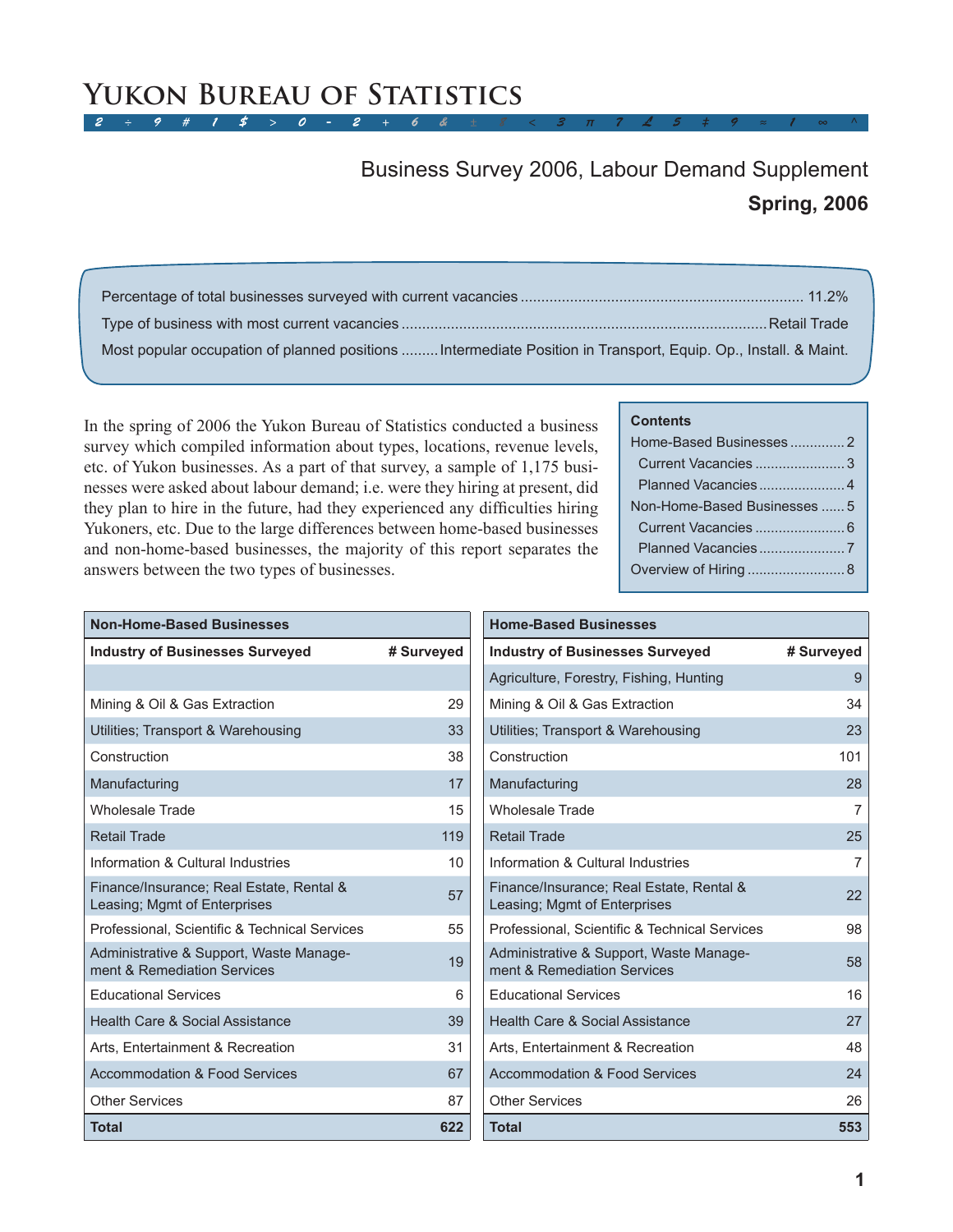### **Non-Home-Based Businesses**



**How many new employees has this business hired?**



Of these 249 businesses who had hired employees in the previous six months, 239 reported hiring a total of 1,123 new employees. Over half had hired one or two employees; the majority of the rest had hired between three and nine, and thirty-one businesses reported hiring ten or more people in the six months prior to the survey.

Forty percent of the 622 non-home-based businesses surveyed, 249, said that 'yes', they had hired new employees in the last six months. 373, or 60%, answered 'no'.



Of the businesses that hired in the previous six months, 63% filled positions due to employee turnover. 28% hired because business had grown or expanded, and 9% filled positions due to other reasons, such as the need for seasonal employees or for workers for a specific project. *Note: A small number of businesses gave more than one reason for hiring employees; therefore, percentages are of total responses, not businesses.*

Of those businesses who hired in the previous six months, 88% hired Yukon residents, while 12% of businesses hired from outside of the Yukon. *Note: A small number of businesses gave more than one response for the origin of their new employees; therefore, percentages are of total responses, not businesses.*

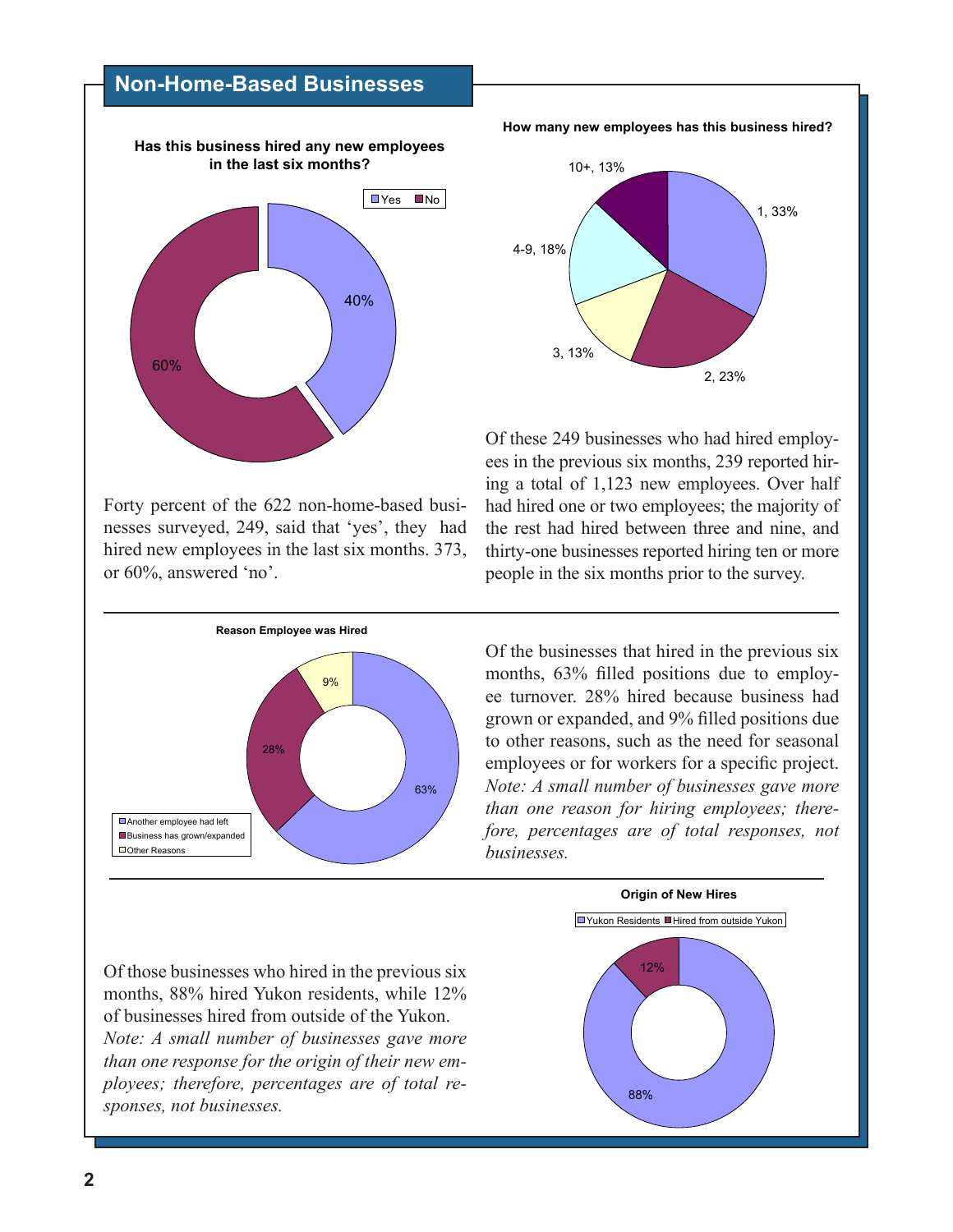# **Non-Home-Based Businesses**



109 of the 622 non-home-based businesses surveyed, or 18%, reported having at least one vacancy at the time of the survey. 513 reported not having any vacancies. The Retail Trade industry was the most likely to report having current vacancies.

Of the 109 businesses that reported having current vacancies, 107 businesses reported having a total of 318 vacancies. Over half of these businesses reported having more than one vacancy to fill. Of those, most had two vacancies, with the top three businesses collectively reporting having 86 current vacancies. There were 51 businesses that had only one vacancy to be filled.



| <b>Current Vacancies in Non-Home-Based Businesses</b>                    |          |
|--------------------------------------------------------------------------|----------|
| <b>Occupation of Currently Vacant Position</b>                           | # Vacant |
| Senior Management                                                        | 5        |
| Middle & Other Management                                                | 15       |
| Professsion in Business/Finance                                          | 27       |
| <b>Skilled Administration &amp; Business</b>                             | 8        |
| Clerical                                                                 | 8        |
| Profession in Natural & Applied Sciences                                 | 8        |
| Technician Related to Natural & Applied Sciences                         | 9        |
| Profession in Social Science/Education/Gov't. Services/Religion          | 9        |
| Paraprofession in Law/Social Science/Education/Religion                  | 13       |
| Technician in Art/Culture/Recreation/Sport                               | 9        |
| <b>Skilled Sales &amp; Service</b>                                       | 11       |
| Intermediate Sales & Service                                             | 57       |
| Elemental Sales & Service                                                | 42       |
| Trades, Skilled Transport & Equipment Operators                          | 24       |
| Intermediate in Transport/Equipment Operation/Installation & Maintenance | 69       |
| Other                                                                    | 4        |
| <b>Total</b>                                                             | 318      |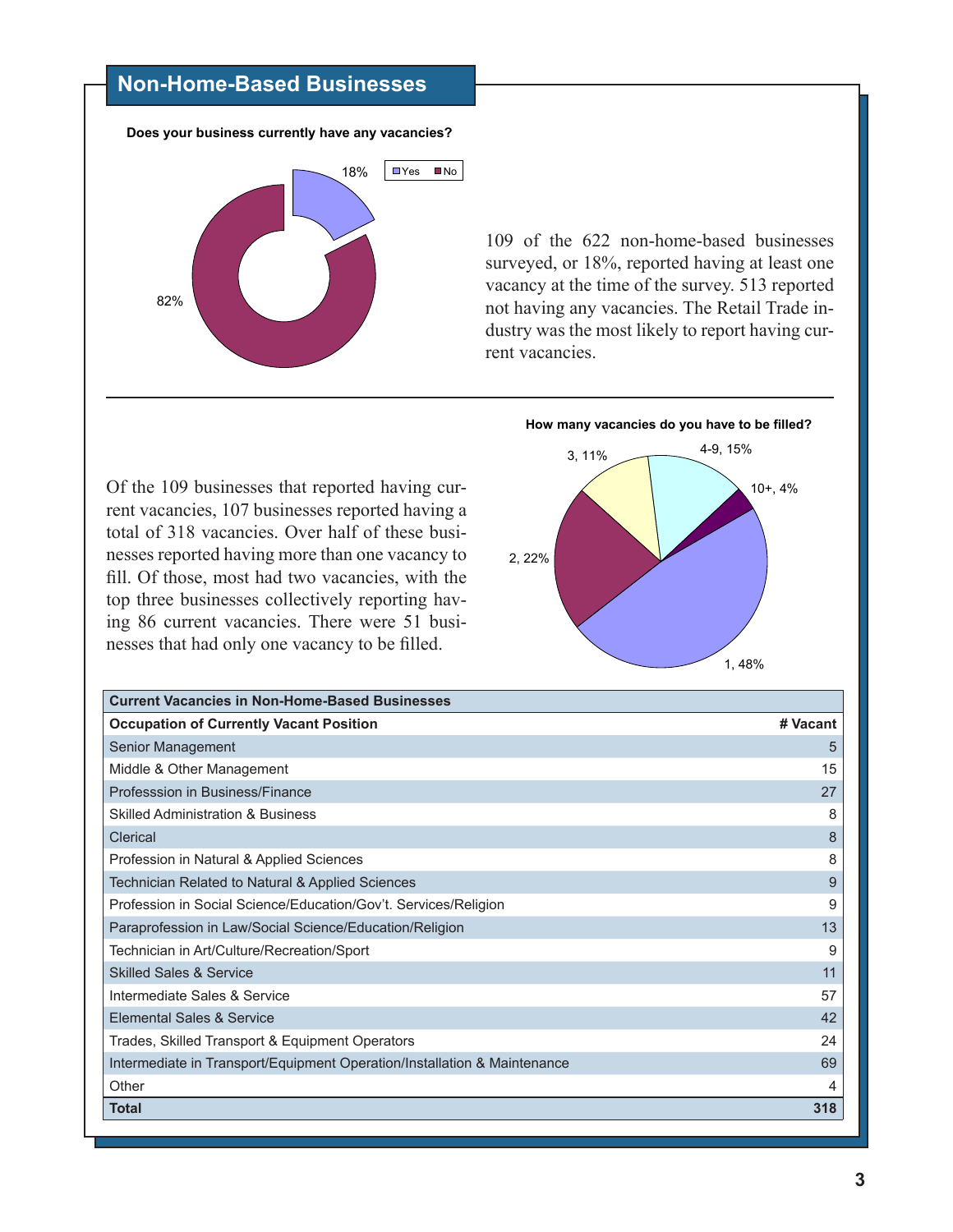## **Non-Home-Based Businesses**



Of the 262 businesses which had hired new employees in the six months prior and/or currently had vacancies needing to be filled, well over half, 155, had experienced difficulties recruiting people from the Yukon. 107 respondents reported not having difficulties recruiting Yukoners. The Retail Trade industry was the most likely to report having had difficulty recruiting people from the Yukon.

**Any plans to expand and create new positions in the next 6 months?**



Of all 622 businesses surveyed, 137 reported planning to create new positions in the next six months, 462 did not plan to create new positions, and the rest didn't know.



Of the 137 businesses which planned to create new positions in the following six months, 126 businesses reported the following: 50 planned to create one position, 38 planned two, and 13 planned three positions.

| <b>Planned Positions in Non-Home-Based Businesses</b>                    |                |
|--------------------------------------------------------------------------|----------------|
| <b>Occupation of Planned Position</b>                                    | # Planned      |
| Middle & Other Management                                                | 9              |
| <b>Skilled Administration &amp; Business</b>                             | 6              |
| Clerical                                                                 | 15             |
| Profession in Natural & Applied Sciences                                 | 12             |
| Technician Related to Natural & Applied Sciences                         | 12             |
| Profession in Social Science/Education/Gov't. Services/Religion          | 10             |
| Paraprofession in Law/Social Science/Education/Religion                  | 14             |
| Profession in Art & Culture                                              | 5              |
| Technician in Art/Culture/Recreation/Sport                               | 5              |
| <b>Skilled Sales &amp; Service</b>                                       | 14             |
| Intermediate Sales & Service                                             | 58             |
| Elemental Sales & Service                                                | 27             |
| Trades, Skilled Transport & Equipment Operators                          | 25             |
| Intermediate in Transport/Equipment Operation/Installation & Maintenance | 49             |
| Trades Helpers/Construction Labourers & Related                          | 36             |
| Labourers in Primary Industry                                            | 7              |
| Labourers in Processing, Manufacturing & Utilities                       | $\overline{7}$ |
| Other                                                                    | 4              |
| <b>Total</b>                                                             | 315            |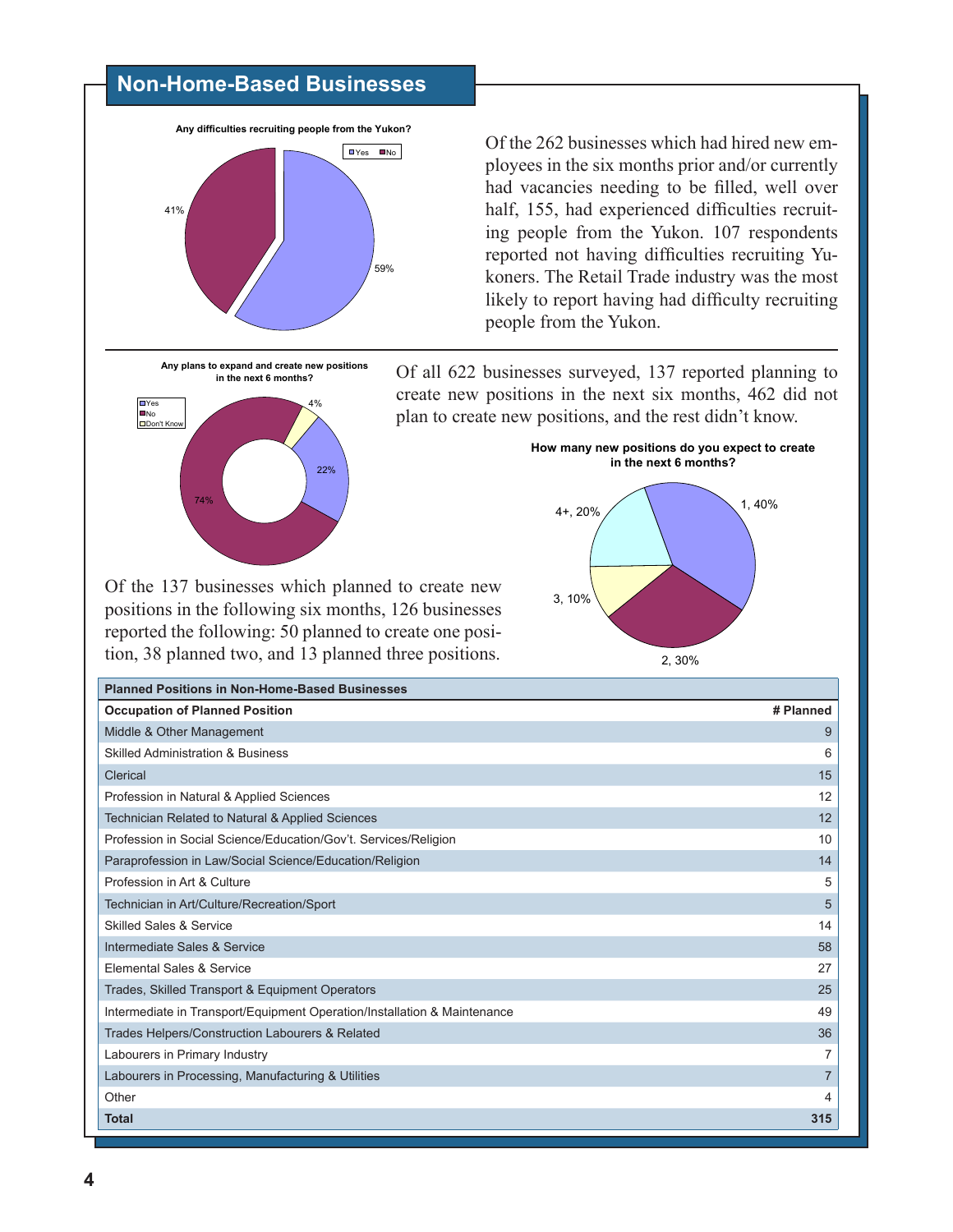### **Home-Based Businesses**



Seven percent, 41, of the 553 home-based businesses surveyed said that 'yes', they had hired new employees in the last six months. 93%, or 512, answered 'no'.



**How many new employees has this business hired?**



Of the 41 businesses who had hired employees in the previous six months, 38 businesses reported hiring a total of 71 new employees. Of these businesses, 45% hired one employee and 42% hired two employees. The rest had hired between three and nine.

Of the businesses that hired in the previous six months, 44% were filled positions due to employee turnover, 37% hired because business had grown or expanded, and 19% hired due to other reasons such as the need for seasonal employees or for workers for a specific project. *Note: A small number of businesses gave more than one reason for hiring employees; therefore, percentages are of total responses, not businesses.*

Of those businesses that hired in the previous six months, 94% of businesses filled positions with Yukon residents, while 6% of businesses hired from outside of the Yukon.

*Note: A small number of businesses gave more than response for the origin of their new employees; therefore, percentages are of total responses, not businesses.*

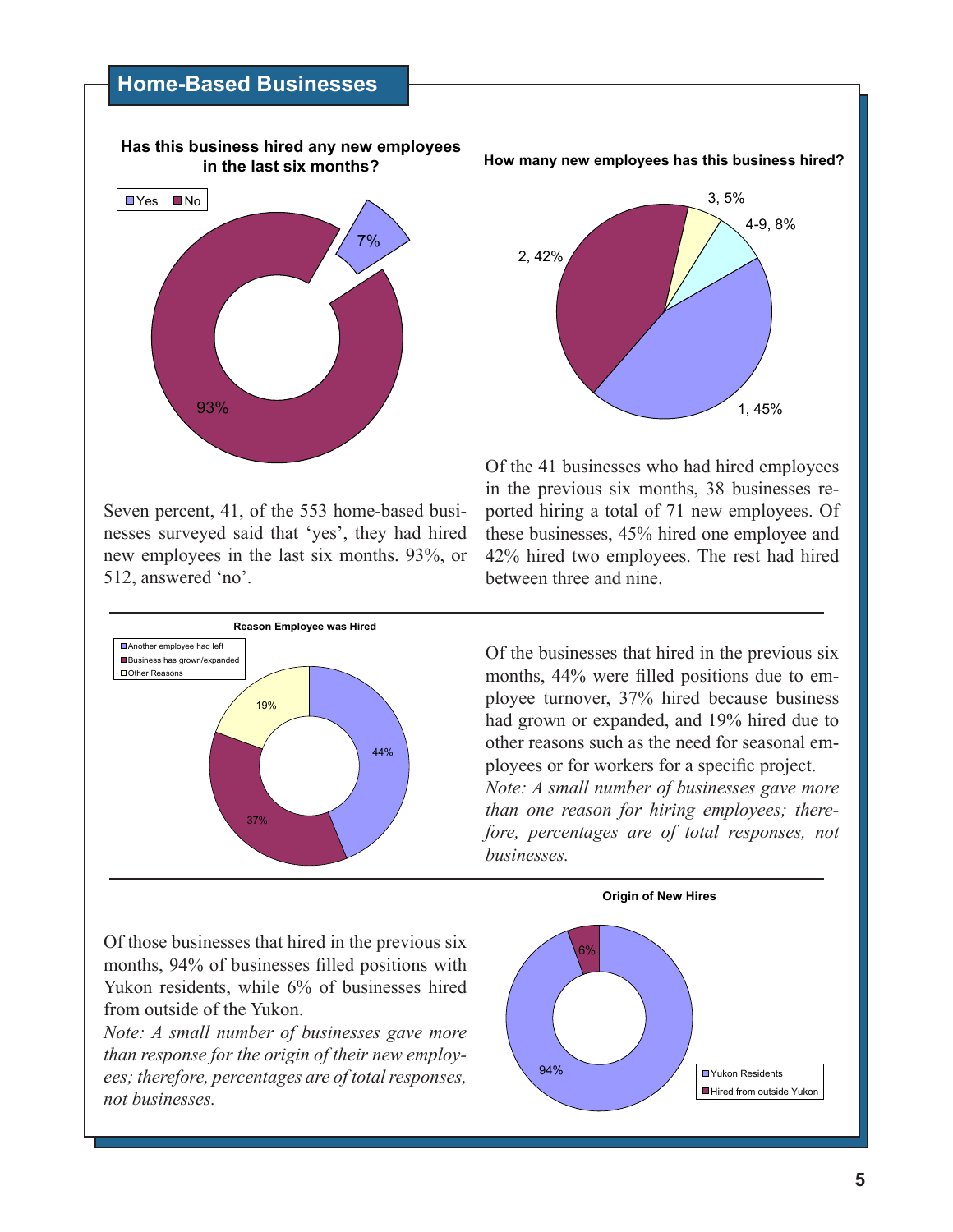# **Home-Based Businesses**

**Does your business currently have any vacancies?**



Twenty-three of the 553 home-based businesses surveyed, or 4%, reported having vacancies at the time of the survey. 530, or 96%, reported not having any vacancies. The Construction industry was the most likely to have current vacancies of all industries.





Of the 23 businesses which had current vacancies, 21 business reported having a total of 67 vacancies. Over half of these businesses reported having more than one vacancy to fill. Of those, most had two vacancies, but one business reported having 25 current vacancies. There were 8 businesses that had only one vacancy to be filled.

| <b>Home-Based Businesses</b>                                               |            |
|----------------------------------------------------------------------------|------------|
| <b>Occupation of Current Vacancies</b>                                     | # Surveyed |
| Clerical                                                                   | 22         |
| Professions in Natural & Applied Sciences                                  | 5          |
| Trades, Skilled Transport & Equipment Operators                            | 10         |
| Intermediate in Transport, Equpment Operations, Installation & Maintenance | 10         |
| Other                                                                      | 20         |
| <b>Total</b>                                                               | 67         |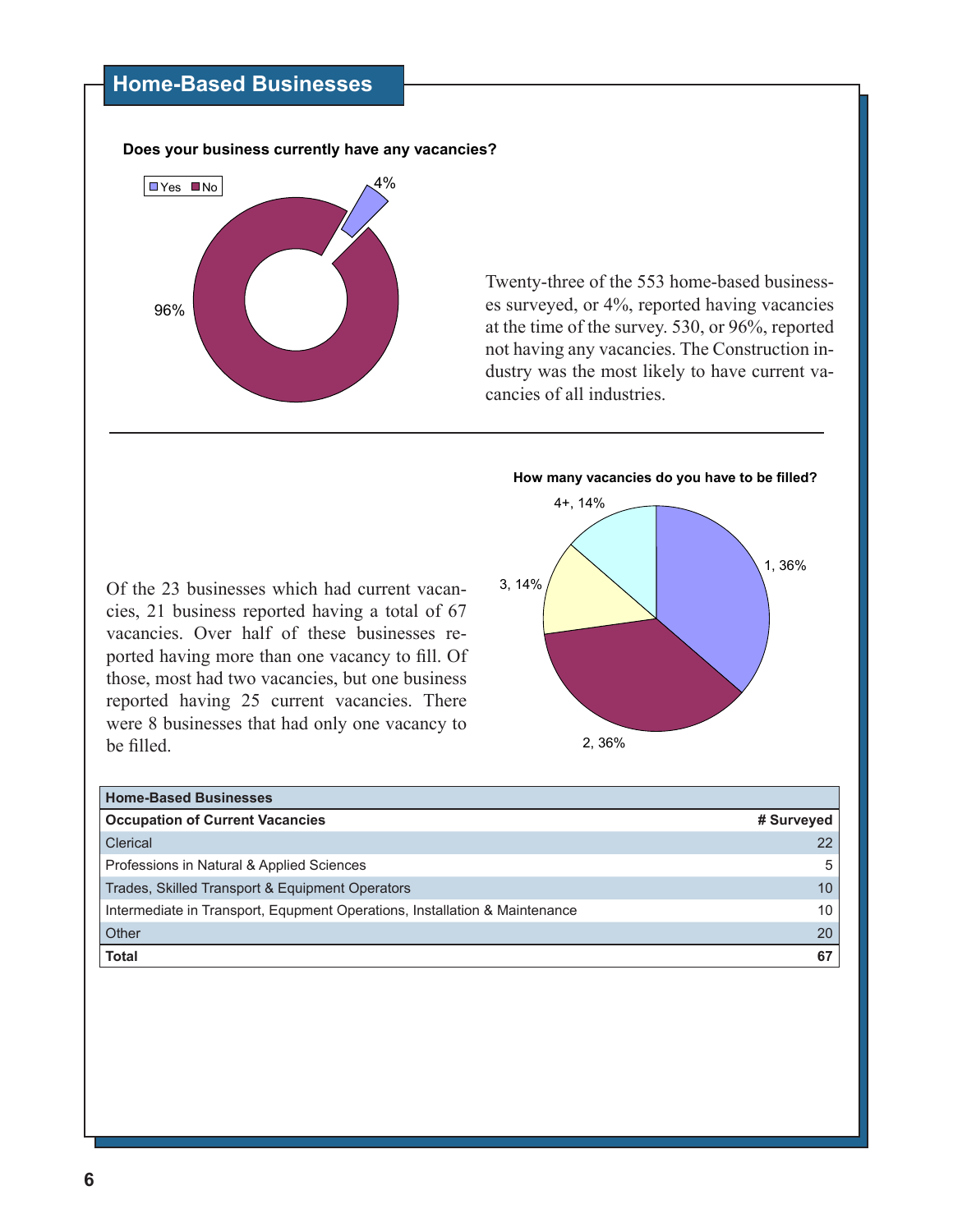#### **Home-Based Businesses**

**Any difficulties recruiting people from the Yukon?**



Of the 51 businesses which had hired new employees in the six months prior and/or currently had vacancies needing to be filled, well over half, 33, had experienced difficulties recruiting people from the Yukon. 18 respondents reported not having difficulties recruiting Yukoners. The Construction industry was the most likely to report having had difficulty recruiting people from the Yukon.

**Any plans to expand and create new positions in the next 6 months?** 15% 3% **D**Yes **D**No Don't Know

82%

Of all 553 businesses surveyed, 80 reported planning to create new positions in the next six months, 454 did not plan to create new positions, and 16 didn't know (three declined to answer). The Construction industry was most likely to report planning to create new positions.

Of those 80 businesses which planned to create new positions in the following six months, 77 businesses reported the following: 25 planned to create one position, 28 planned to create two positions, 13 planned to create three positions, and the rest planned to create four or more positions.



| <b>Planned Positions in Home-Based Businesses</b>                        |           |
|--------------------------------------------------------------------------|-----------|
| <b>Occupation of Planned Position</b>                                    | # Planned |
| Middle & Other Management                                                | 22        |
| Clerical                                                                 | 69        |
| Profession in Natural & Applied Sciences                                 | 69        |
| Profession in Social Science/Education/Gov't. Services/Religion          | 5         |
| Technician in Art/Culture/Recreation/Sport                               | 11        |
| Intermediate Sales & Service                                             | 9         |
| Elemental Sales & Service                                                | 6         |
| Trades, Skilled Transport & Equipment Operators                          | 49        |
| Intermediate in Transport/Equipment Operation/Installation & Maintenance | 40        |
| Trades Helpers/Construction Labourers & Related                          | 19        |
| Labourers in Primary Industry                                            | 14        |
| Other                                                                    | 16        |
| <b>Total</b>                                                             | 329       |